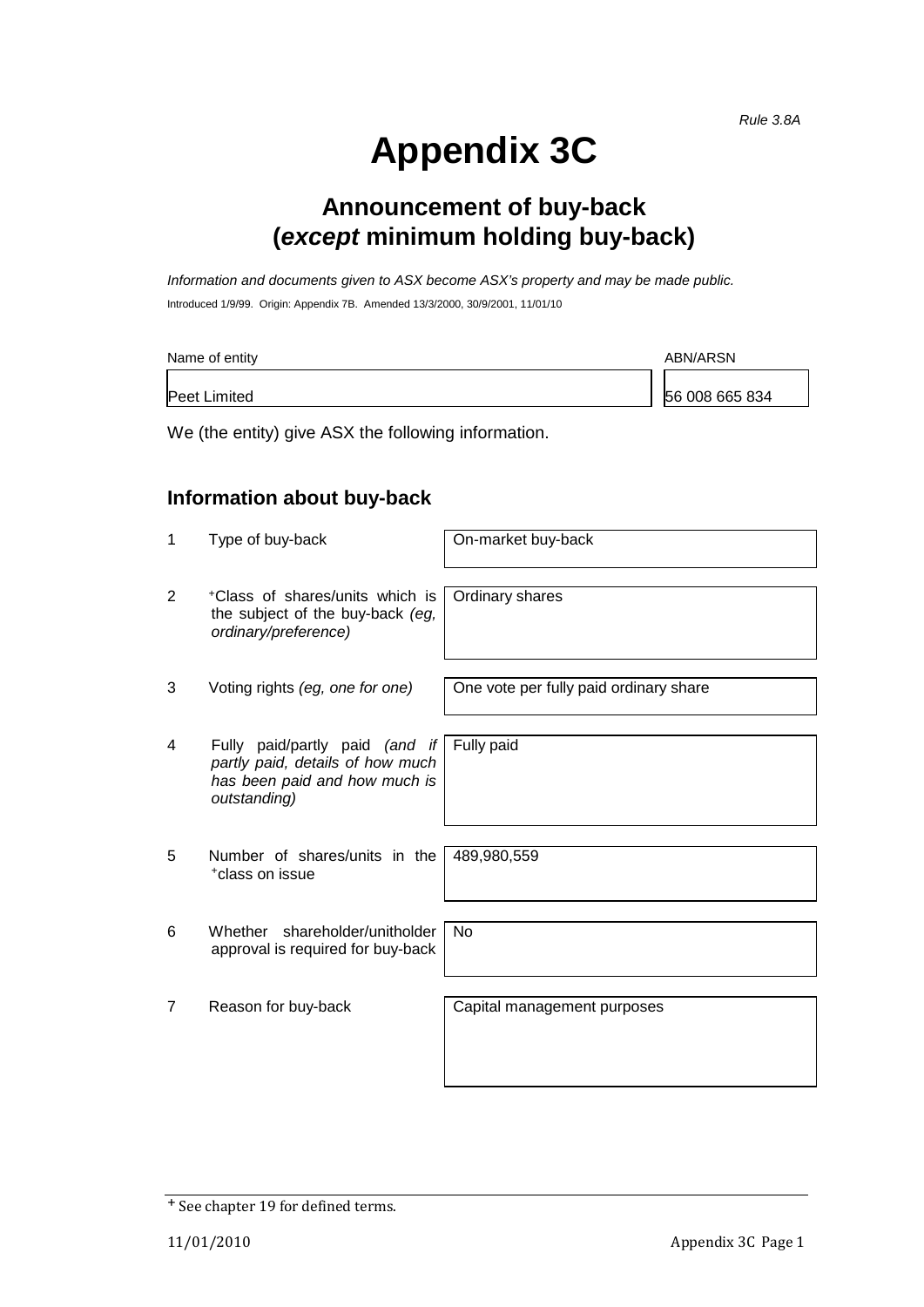8 Any other information material to a shareholder's/unitholder's decision whether to accept the<br>offer (eg, details of any offer (eg, details *proposed takeover bid)*

|   | N/A |
|---|-----|
|   |     |
|   |     |
| ٠ |     |
|   |     |
|   |     |

24,499,027 ordinary shares (being up to 5% of Peet's lowest number of shares on issue in the last 12

Ending within 12 months of the date of this

Peet reserves the right to suspend or terminate the

#### **On-market buy-back**

9 Name of broker who will act on the company's behalf To be advised to ASX in an Appendix 3D prior to commencement of the on-market buy-back.

months)

announcement.

buy-back at any time.

10 Deleted 30/9/2001. N/A

11 If the company/trust intends to buy back a maximum number of shares - that number

> Note: This requires a figure to be included, not a percentage.

- 12 If the company/trust intends to buy back shares/units within a period of time - that period of time; if the company/trust intends that the buy-back be of unlimited duration - that intention
- 13 If the company/trust intends to buy back shares/units if conditions are met - those conditions N/A

**Employee share scheme buy-back**

14 Number of shares proposed to be bought back N/A 15 Price to be offered for shares  $N/A$ 

#### **Selective buy-back**

- 16 Name of person or description of class of person whose shares are proposed to be bought back N/A
- 17 Number of shares proposed to be bought back
- 18 Price to be offered for shares  $N/A$